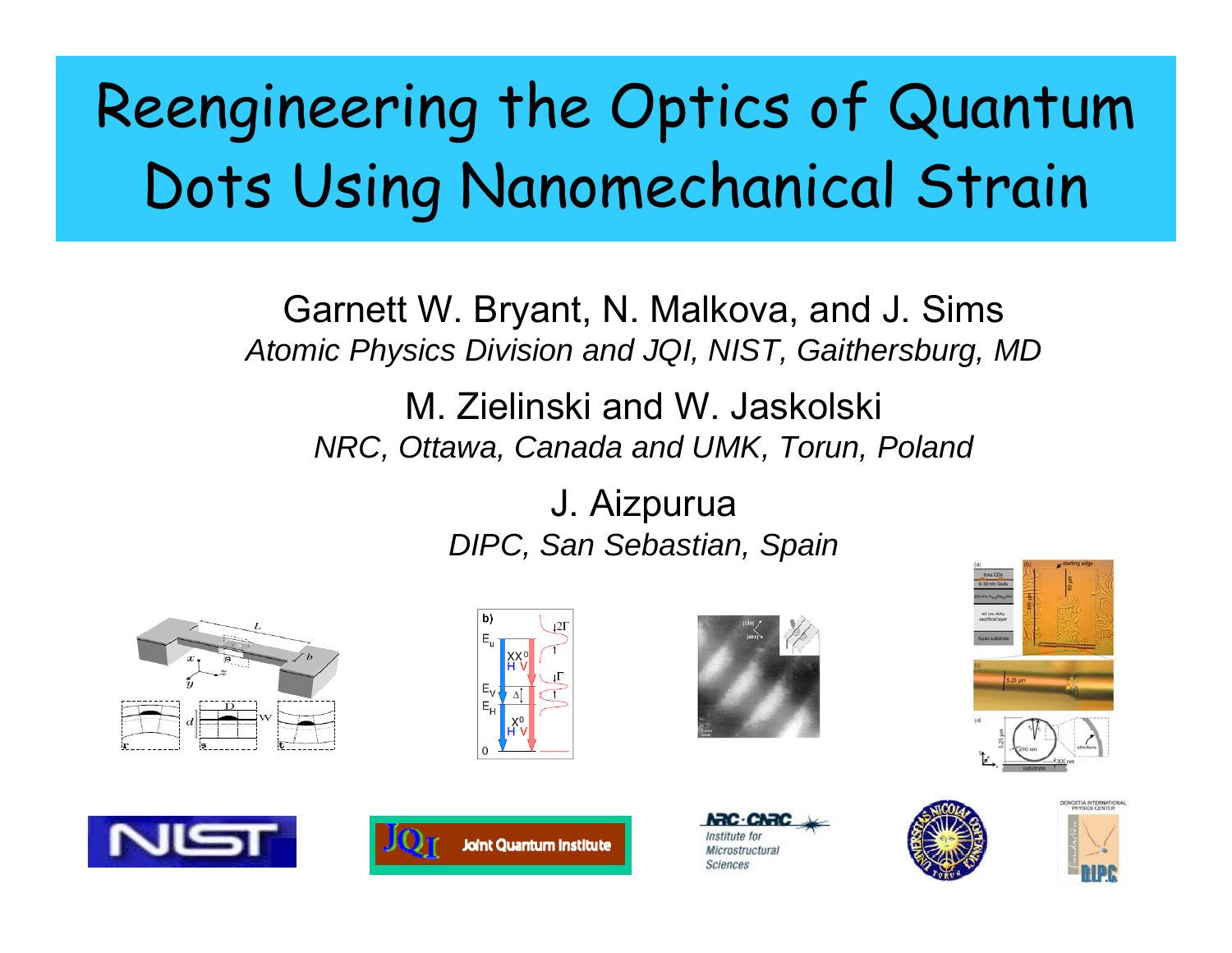# Introduction

Passive control of quantum dot (QD) optics is achieved by tailoring QD size, shape and composition during growth. *Dynamical control of excitons in QDs is highly desirable.* For QDs embedded in nanomechanical structures, *dynamical control could be obtained by using externally imposed mechanical strain to reengineer the QDs to modify level degeneracies, polarize optical transitions, induce entanglement, or change coupling between closely spaced dots,* all capabilities needed to use dots in optical nanodevices and quantum information processing.

To exploit hybrid nanomechanical/QD devices, *an understanding of the coupling between internal strain due to lattice mismatch, externally imposed mechanical strain, and excitons in the QDs in the nanomechanical structure is needed.*

*To identify the effects of mechanical strain, we present a theory of InAs QDs in a GaAs nanomechanical bridge. The bridge is bent to simulate external strain applied to reengineer the QDs.*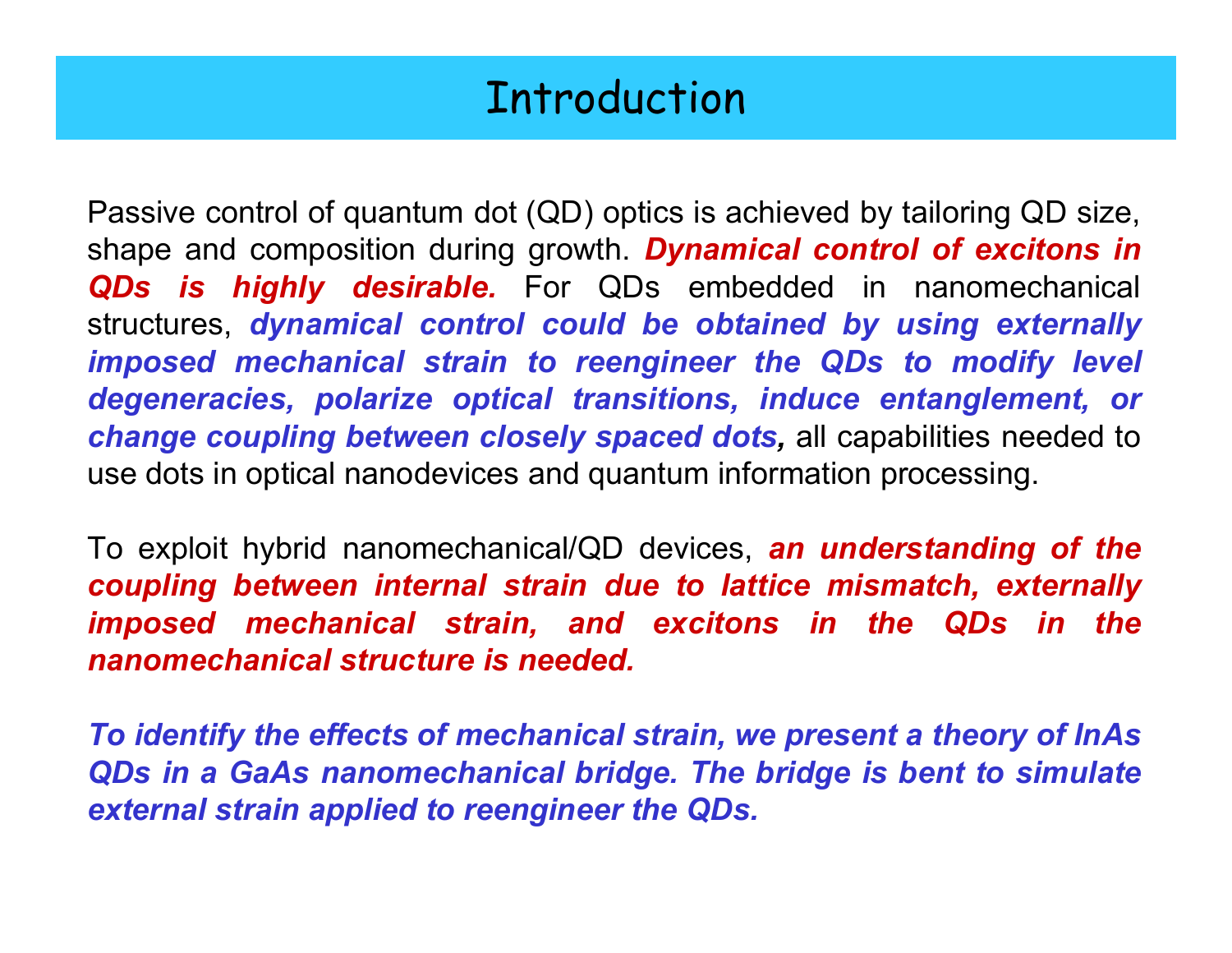# Nanomechanically Strained QDs: Summary

- $\bullet$  DC Stark field analog
	- $\,$  Biaxial deformation acts like an electric field  $\mathsf{E}_\mathsf{z}$ 
		- Electrons and holes shift the same way
	- $-$  Shear bends act like  $\mathsf{E}_\mathsf{x}$ 
		- Electrons and holes shift the opposite way
	- Internal relaxation and state distortion is critical
- •**Excitons** 
	- Strain reengineers the anisotropic exchange coupling
	- – This controls the phase of spin mixing in the exciton, leading to
	- Fine structure level mixing and crossing and polarization rotation
- • Coupled dots
	- Strain-induced state crossing and inter-dot transfer







e h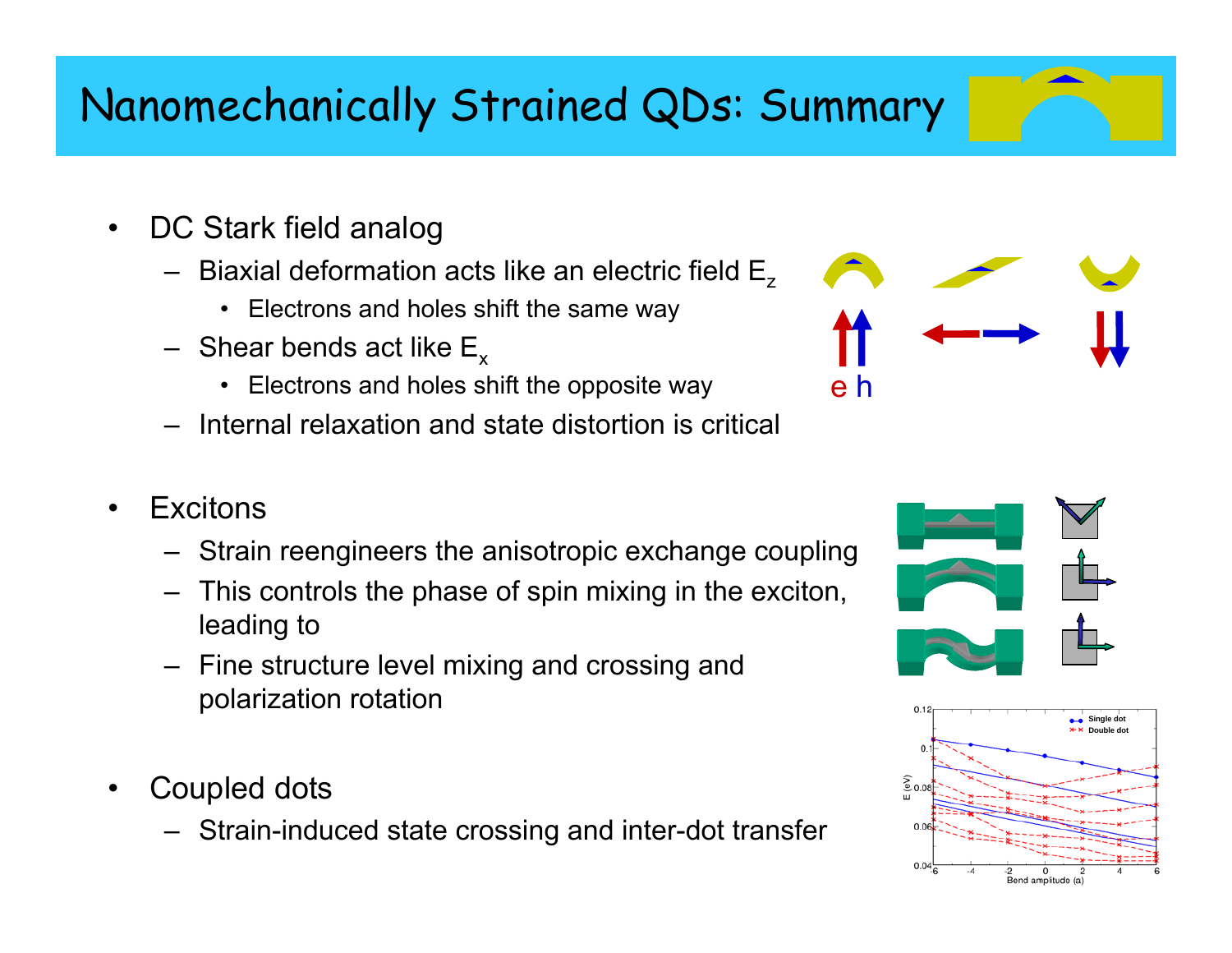Theory of QDs in nanomechanical oscillators: Results for a pyramidal InAs QD in a GaAs nanobridge

*Geometries and applied strain Geometries and applied strain*

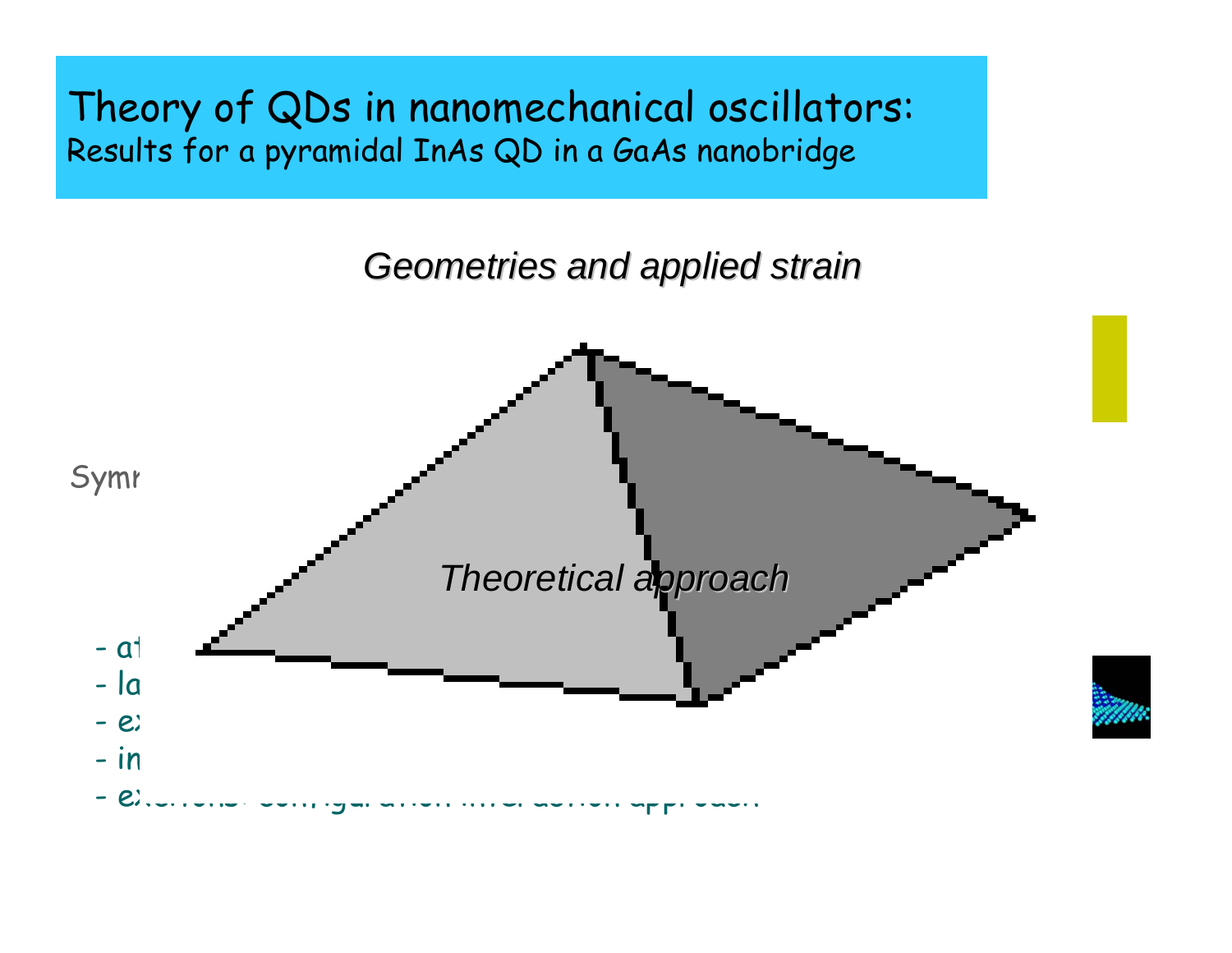### Manipulating electron energies with nanomechanical strain

### Electrons

### Biaxial deformation

•"Rigid" shift with fixed level ordering and state symmetries

•Shift: 1-10 meV

•Electron and hole shift the same way

#### Shear

- •Quadratic increase
- •Mixing, pushed into the wetting layer
- •Electron and hole shift the opposite way



"Analog" to DC Stark effect with same or opposite charge for e and h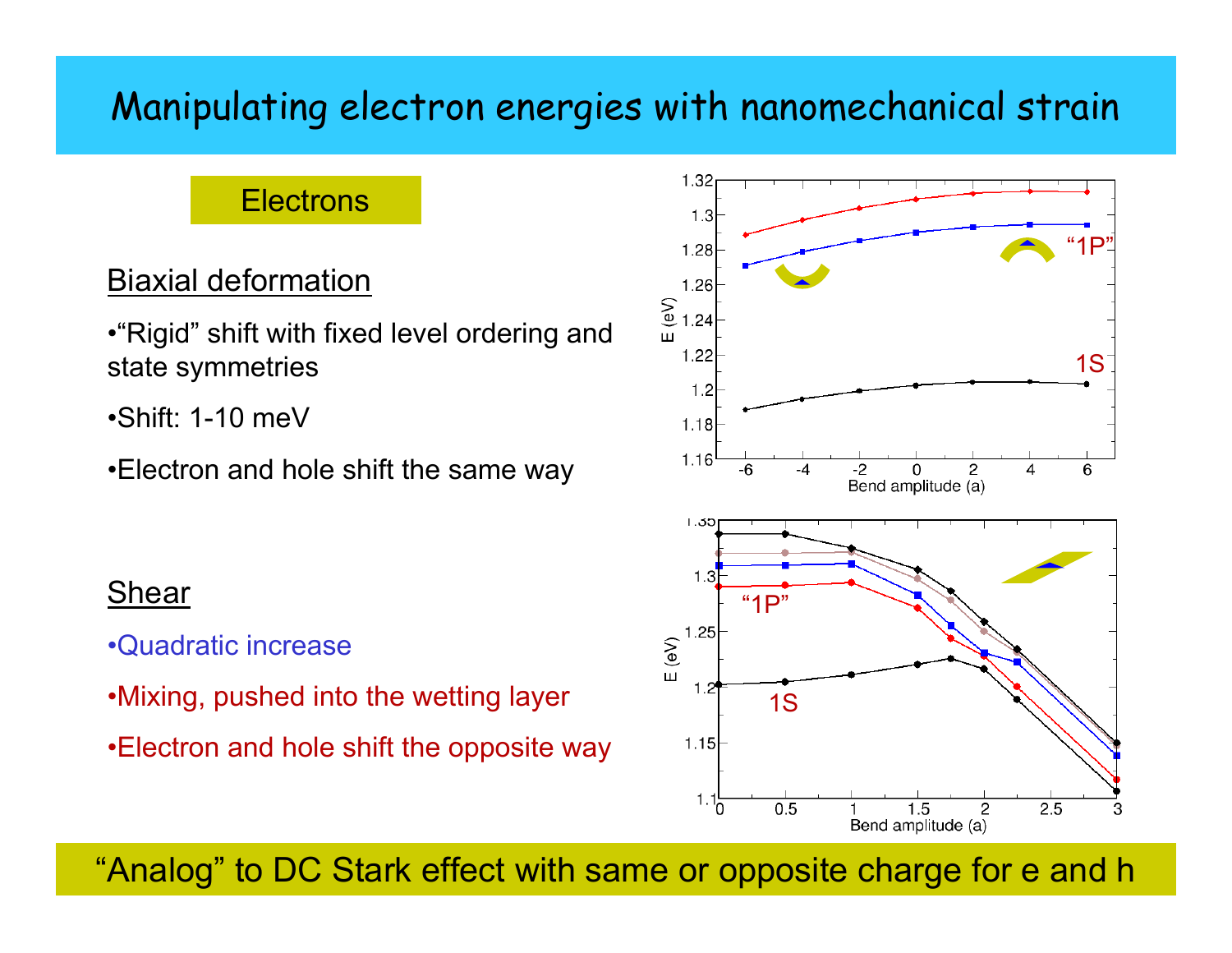### Manipulating hole energies with nanomechanical strain

### Holes

### Biaxial deformation

•"Rigid" shift with fixed level ordering and state symmetries

•Electron and hole shift the same way

### Shear

•Quadratic decrease

•Mixing

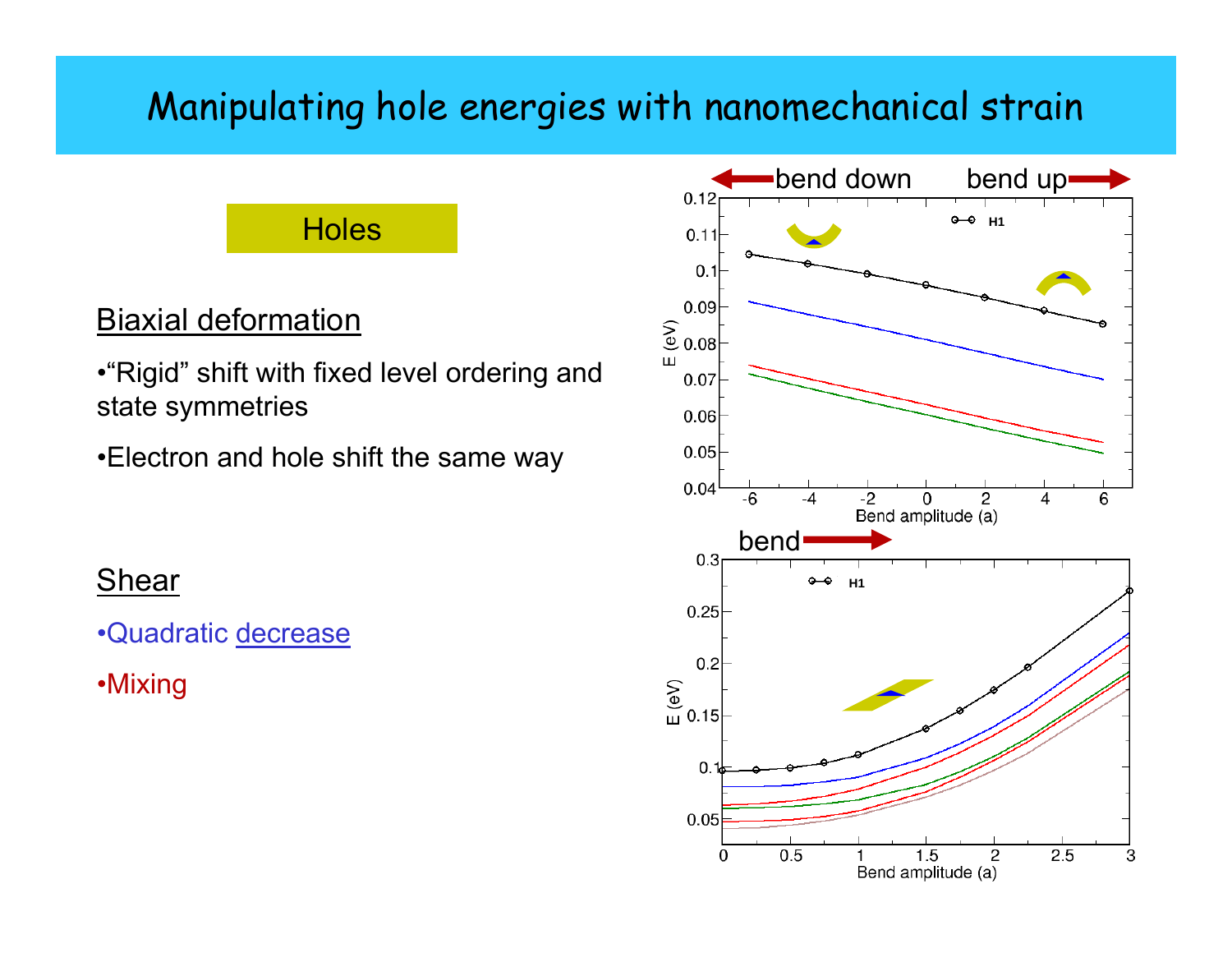### Internal relaxation determines level and charge shifts







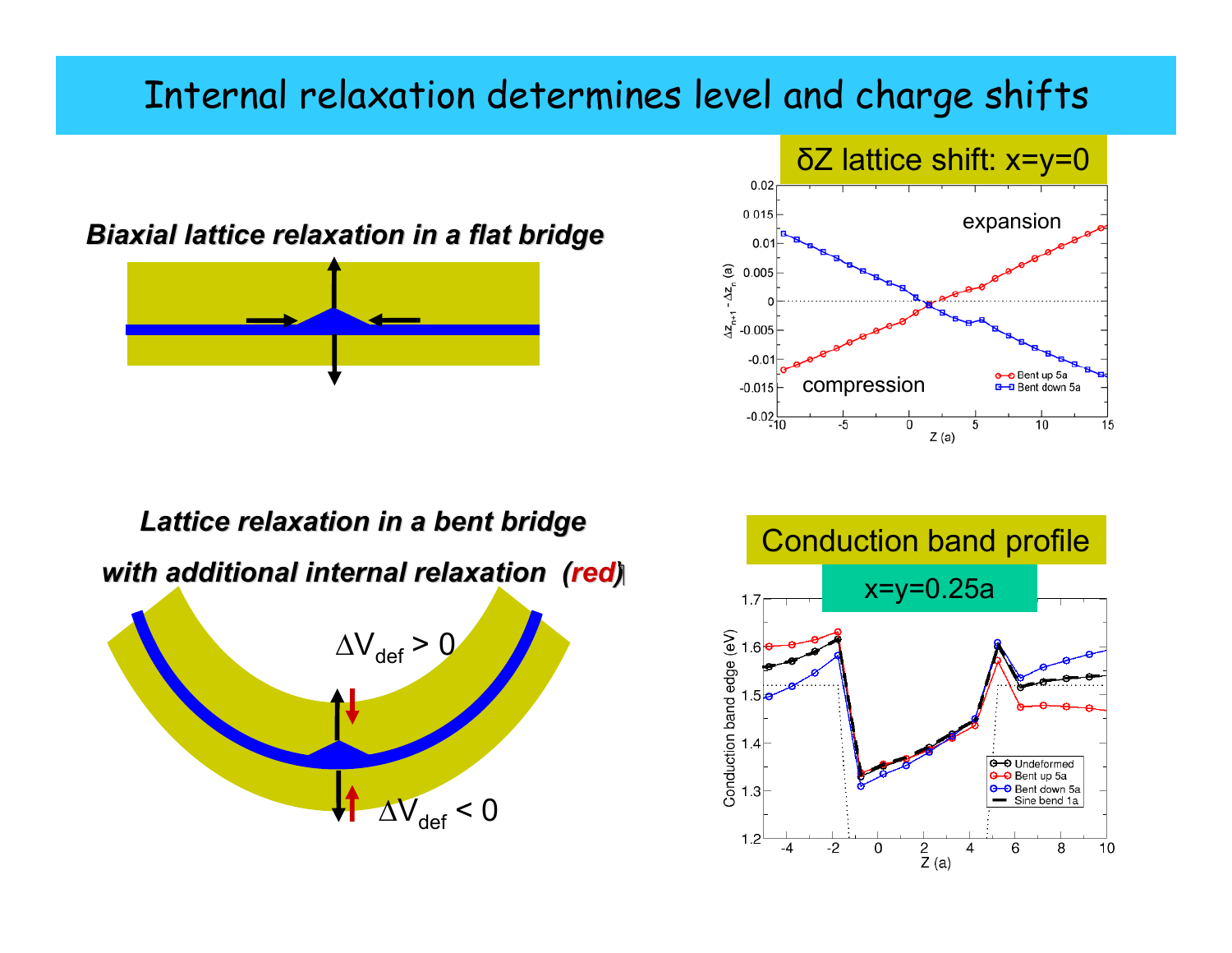### Distorting the electron and hole states

*Strain -induced charge shifts: induced charge shifts: "analog " to Stark effect with counterrotating e and h to Stark effect with counterrotating e and h*



#### *Asymmetric stretching or squeezing Asymmetric stretching or squeezing*

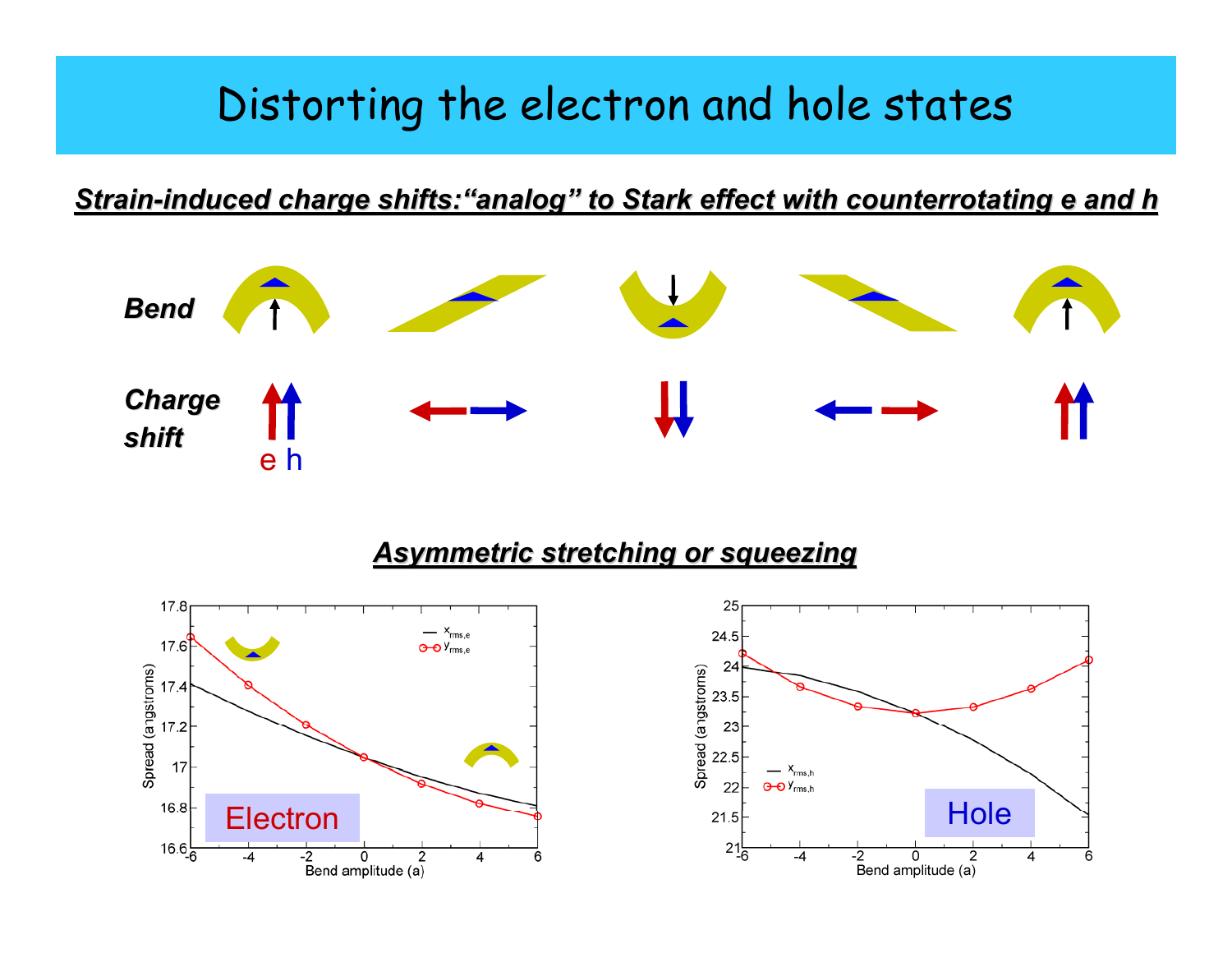### Manipulating inter-dot transfer Example: electrons in a biaxially deformed double dot

#### **Strain-induced charge shifting determines charge transfer in coupled dots**

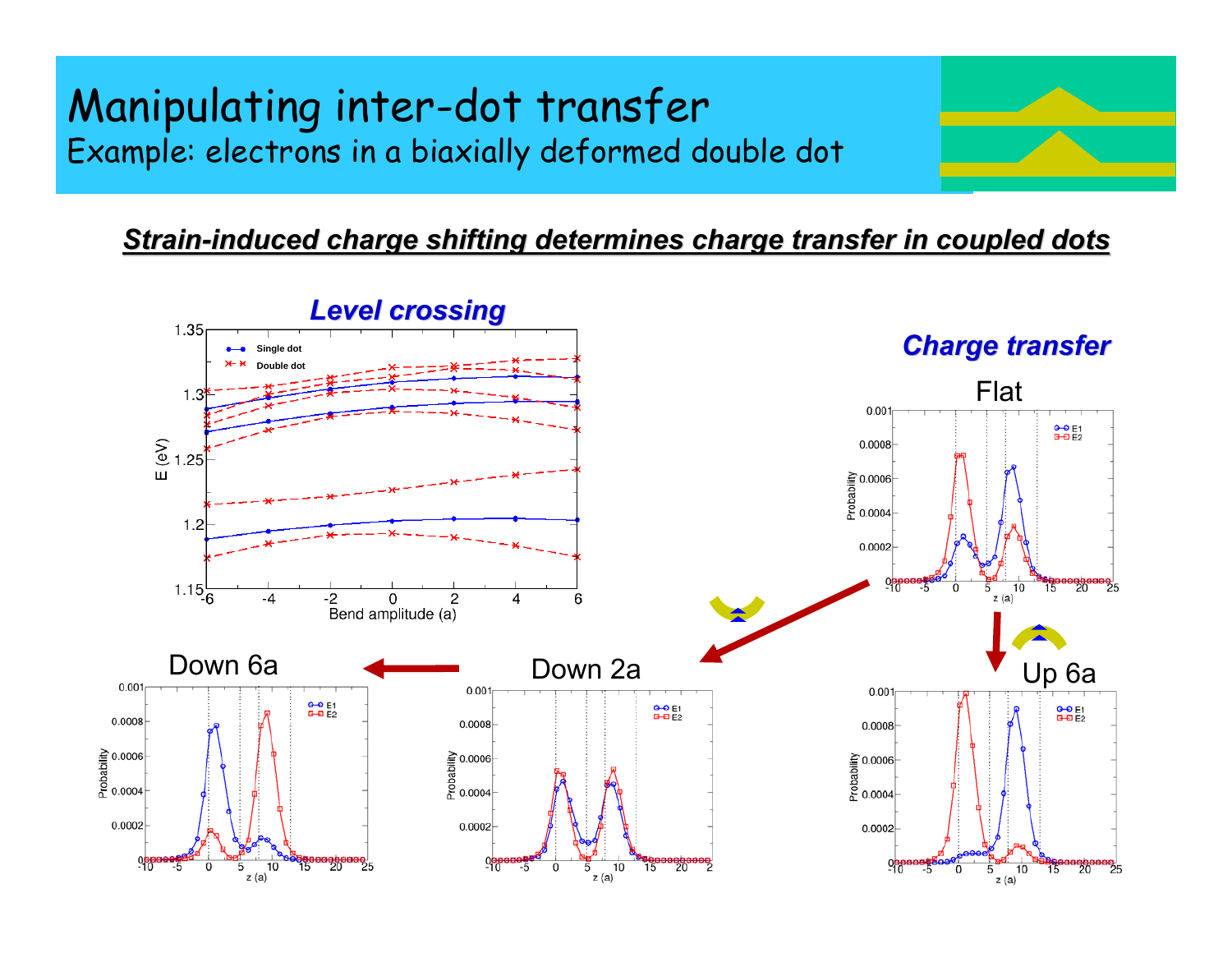# Excitons: biaxial deformation



Exciton energy follows pair ground state

Binding can increase or decrease by bending (charge shifting)

Fine structure: level splittings

Ex $_{\textrm{\tiny{1}}}$  and Ex $_{\textrm{\tiny{2}}}$  are dark

Ex $_3$  and Ex $_4$ …exchange split  $\,$ bright states

Ex $_3$  and Ex $_4$ …asymmetric exchange

Bend-induced anti-crossing and polarization rotation

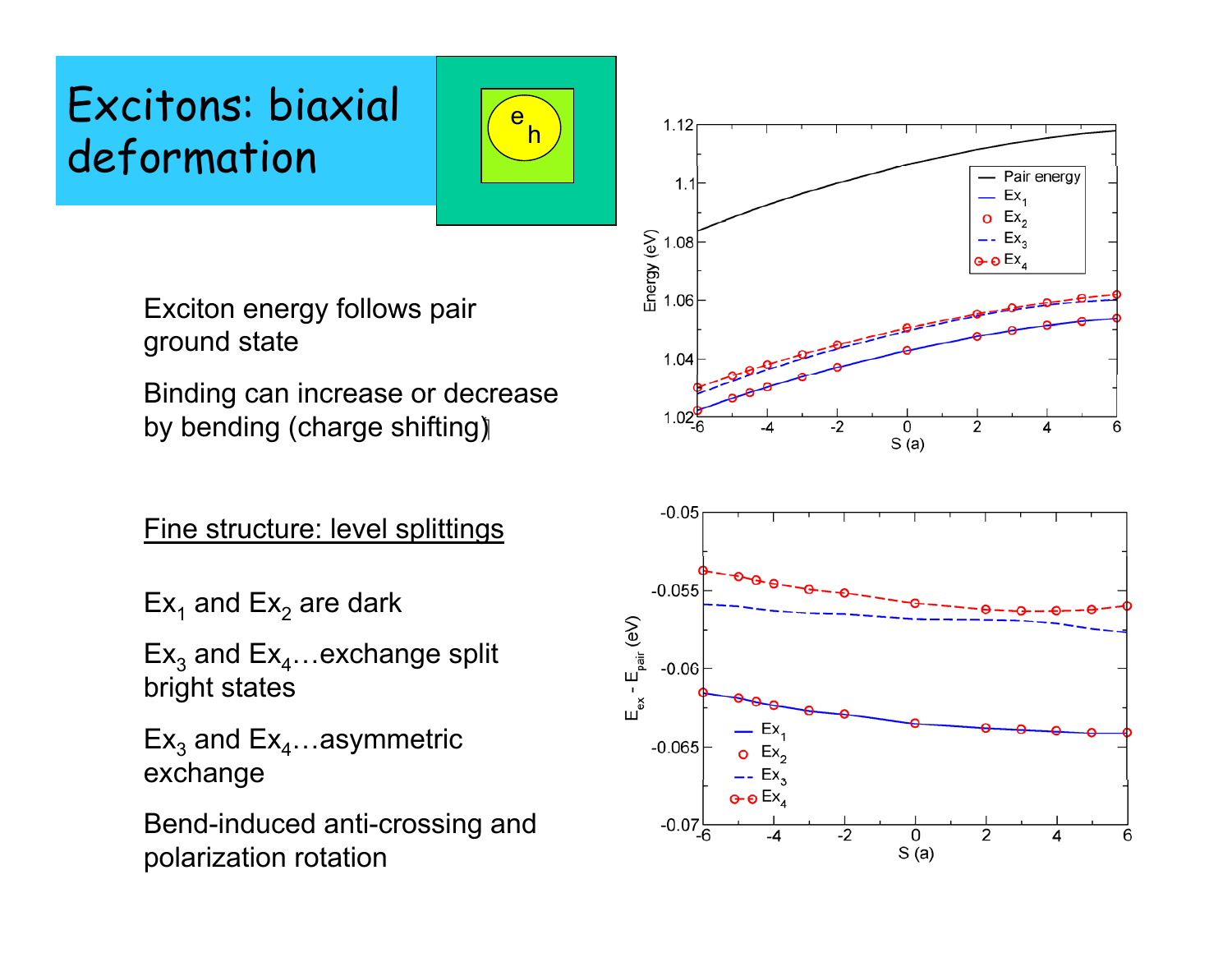# Excitons: biaxial deformation

Pair ground state weakly polarized,<br>strain polarizes along y<br> $\frac{1}{2}$ <br> $\frac{1}{2}$ <br> $\frac{1}{2}$ <br> $\frac{1}{2}$ <br> $\frac{1}{2}$ <br> $\frac{1}{2}$ <br> $\frac{1}{2}$ <br> $\frac{1}{2}$ <br> $\frac{1}{2}$ <br> $\frac{1}{2}$ <br> $\frac{1}{2}$ <br> $\frac{1}{2}$ <br> $\frac{1}{2}$ <br> $\frac{1}{2}$ <br> $\frac{1}{2}$ <br> $\frac{1}{2}$ <br> strain polarizes along y

Ex $_{3(4)}$  polarized along x-y (x+y) in unbent structure

Polarization rotates to x (y) by bending





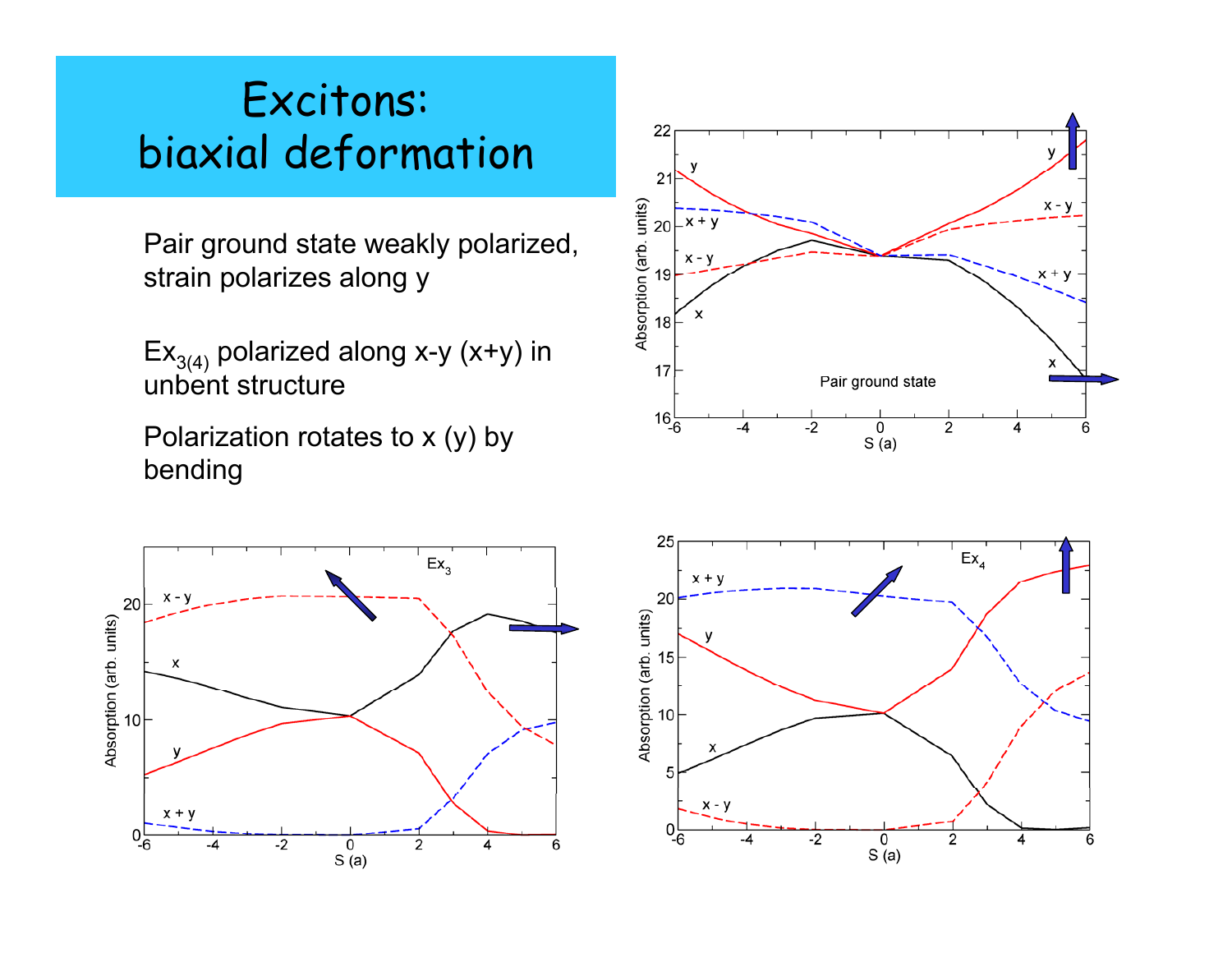# Excitons: shear

Exciton energy follows pair ground state

Binding increases by bending (hole squeezing)

### Fine structure: level splittings

Ex $_{\textrm{\tiny{1}}}$  and Ex $_{\textrm{\tiny{2}}}$  are dark

Ex $_3$  and Ex $_4$ …exchange split  $\,$ bright states

Ex $_3$  and Ex $_4$ …asymmetric exchange and strong coupling

Bend-induced anti-crossing and polarization rotation



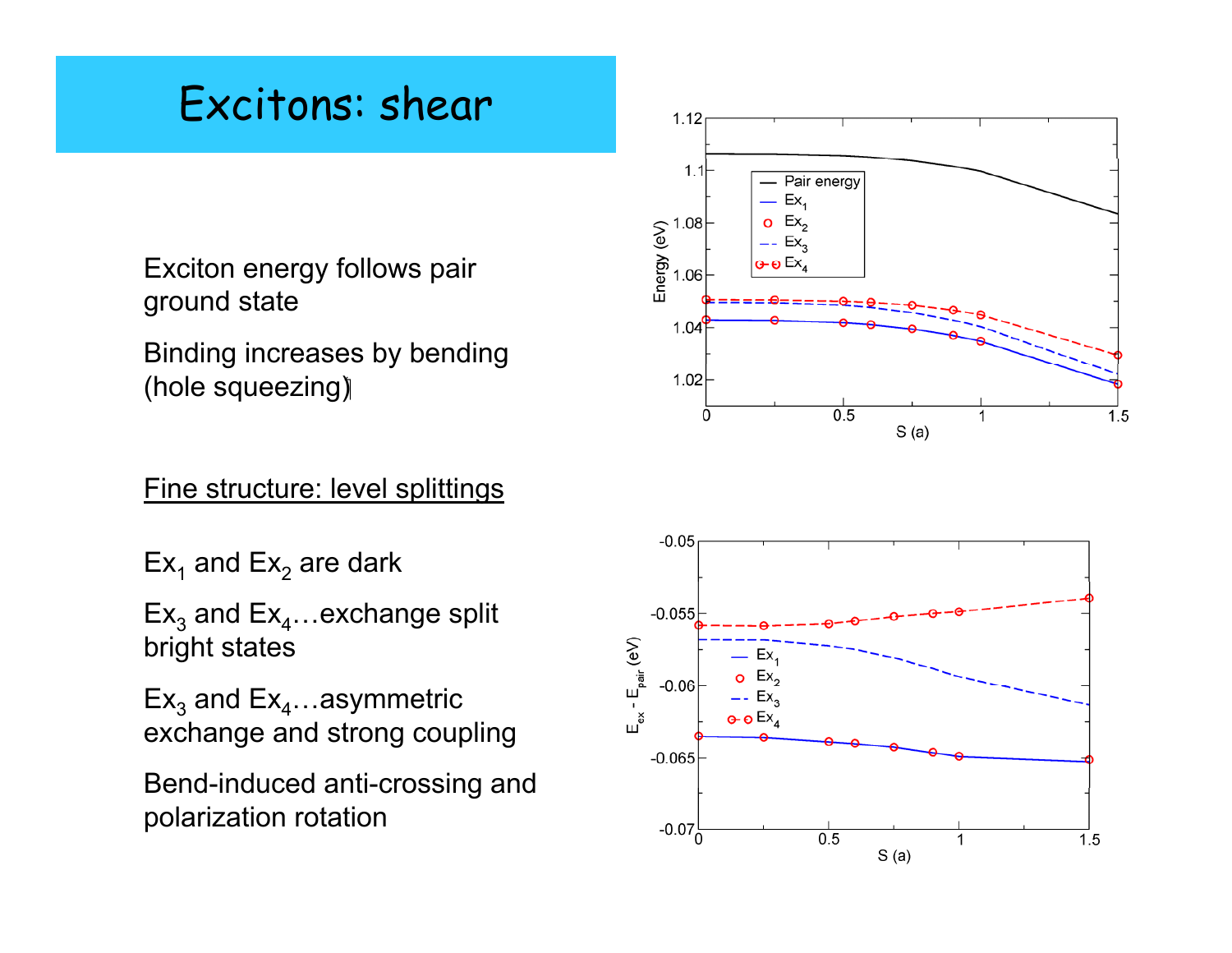# Excitons: shear

Pair ground state weakly polarized, strain polarizes along x

 $Ex_{3(4)}$  polarized along x-y (x+y) in unbent structure

Rotates to y (x) by bending (reverse of biaxial deformation (